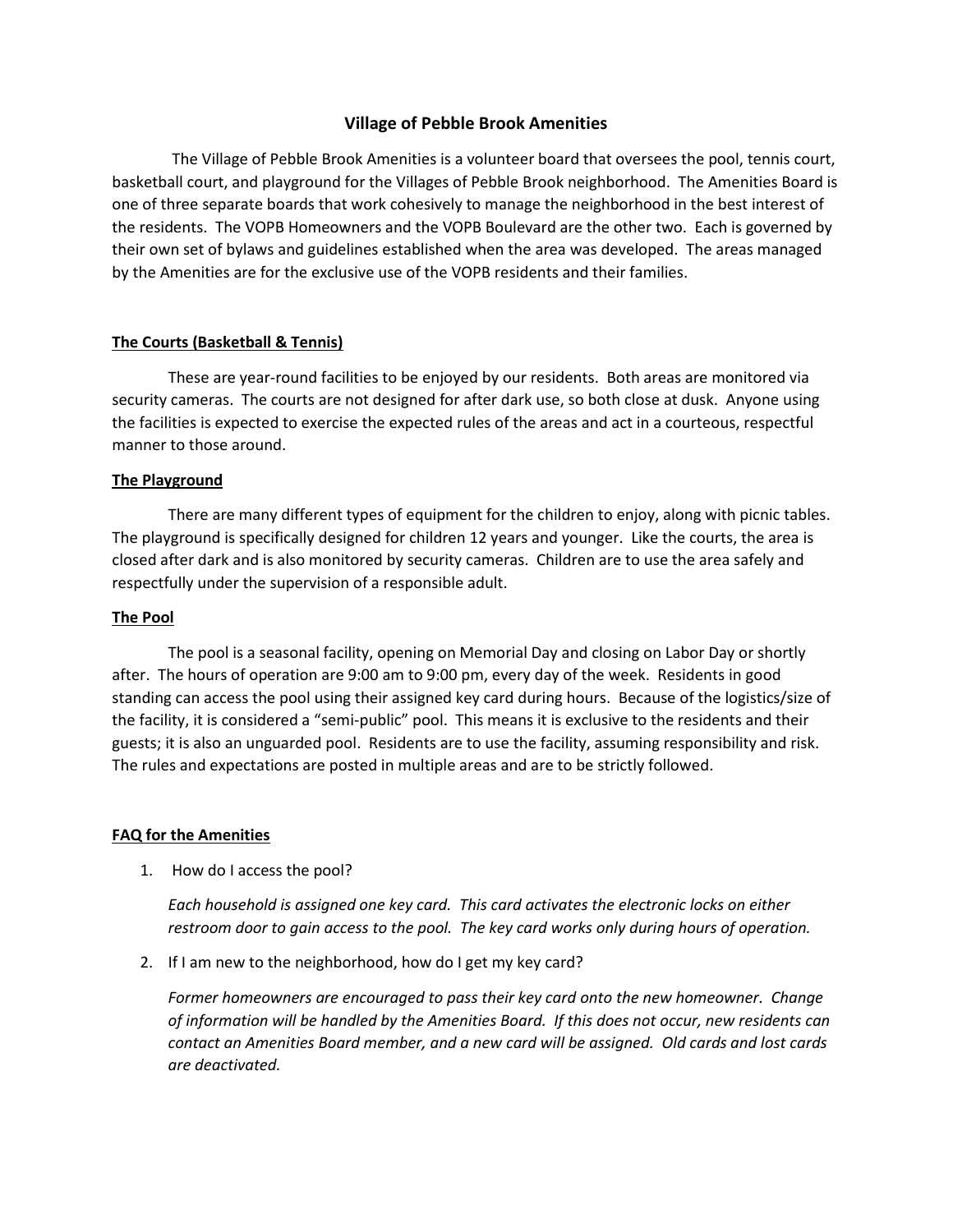3. How many key cards can I have?

*Each household is assigned one card. This card is to be used by the household members. Families are reminded not to share this card with non-residents or any others outside of their household.*

4. If I lose my card or the card is not working, what do I do?

*Contact a board member if your card is lost or not working. There is currently a \$25 replacement fee for lost cards. If it is a non-working card, return it and it will be replaced free of charge.*

5. May I bring guests to the pool?

*Residents can bring guests, with some limitations. At one time, a family is limited to four guests. This guideline is in place to help with bather load codes, especially on busier holidays or weekends. All guests must be accompanied by a VOPB resident when using the facility.*

6. Am I able to reserve areas for private events?

*The residents of VOPB pay a portion of their annual dues to the maintenance of the amenity areas. Private events are not allowed, as to not impede on others wanting to use the facilities. If you are wanting a special group situation, contact a board member for approval. There are situations where the event does not impede on others enjoying the facilities; the board will work with you on this when possible.*

7. Can I have food and drinks at the pool?

*As ALL public and semi-public facilities are governed by state safety rules and county ordinances, there are guidelines as to what is allowed at the pool. These guidelines are listed in the "Pool Rules" and posted in multiple locations around the pool.* 

8. What are the rules of the pool?

*The VOPB pool falls under "semi-public". The rules and guidelines of the pool come directly from the Indiana Board of Health codes and Hamilton County ordinances for semi-public pool operation. These rules are posted in multiple locations around the pool and available upon request from a board member. At all times, these are to be followed with no exception. Failure to follow these expectations, disrespect for the facilities or others, or any other inappropriate behaviors will be handled by the Amenities Board. The use of the VOPB Amenity areas is viewed as a privilege, not a right. Loss of privileges can occur when negative situations/choices are not rectified by the offender(s).*